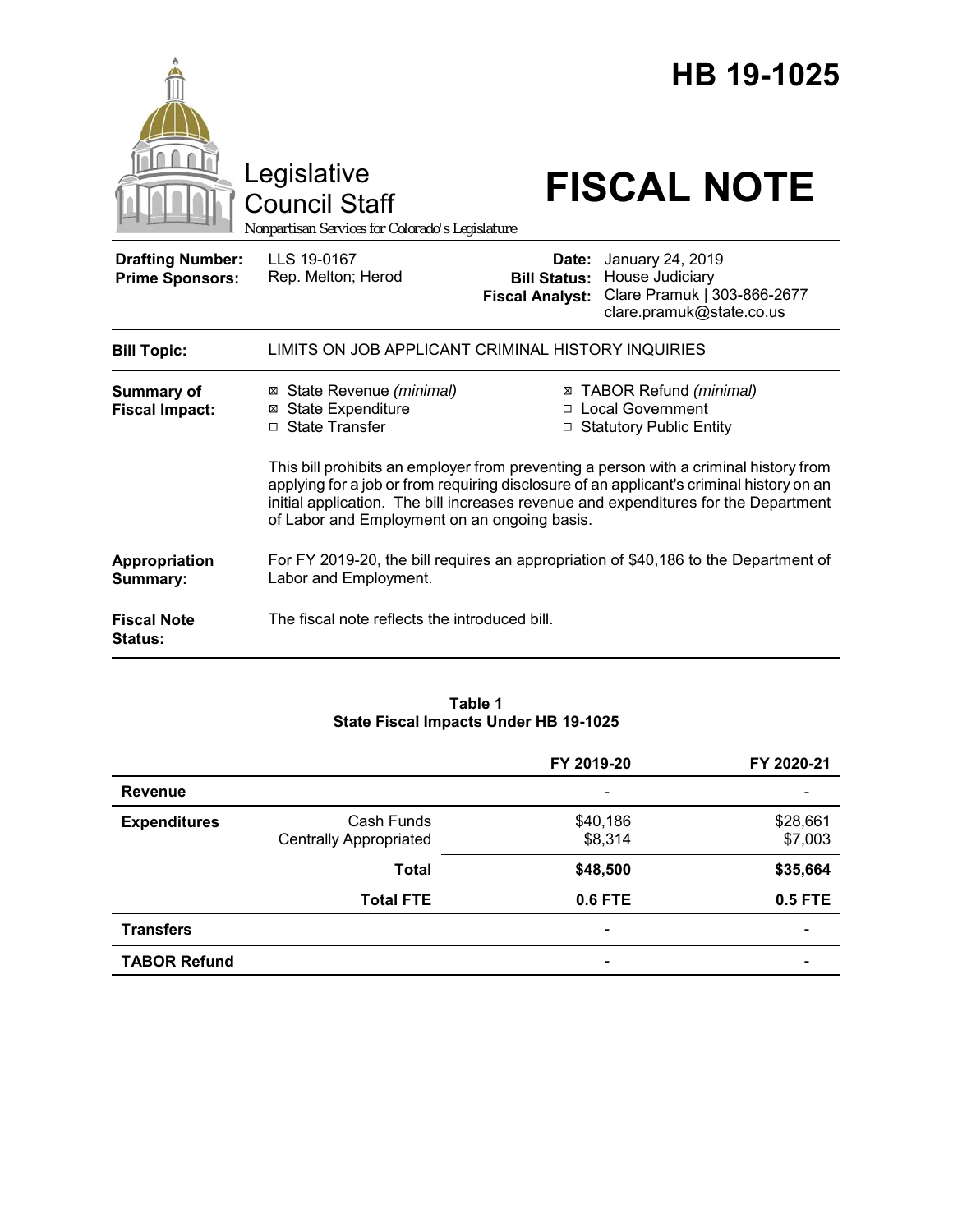January 24, 2019

# Page 2 **HB 19-1025**

## **Summary of Legislation**

This bill prohibits an employer from stating in a job posting or on any form of application that a person with a criminal history may not apply. It also prohibits an employer from inquiring into or requiring disclosure of an applicant's criminal history on an initial application. These rules do not apply if an employer is advertising a position that federal, state, or local law prohibits individuals with specific criminal convictions from holding. The bill does not apply to the state, a local government, or a quasi-governmental entity, or a political subdivision of the state. The bill also exempts any employer hiring as part of a program to encourage the employment of people with criminal histories. An employer may continue to obtain a criminal background report during any stage of the hiring process.

The bill does not create a protected class under employment anti-discrimination laws or a private cause of action. All complaints alleging a violation of these rules must be filed with the Colorado Department of Labor and Employment (CDLE). CDLE must investigate any complaint received within 12 months of the alleged violation, unless the department deems the complaint to be without merit. An employer who violates the law is subject to an order requiring compliance within 30 days and the following penalties:

- first violation: a warning:
- second violation: a civil penalty of up to \$1,000; and
- third or subsequent violation: a civil penalty of up \$2,500.

CDLE must adopt rules regarding procedures for handling complaints filed against employers, including rules for providing notice to employers and requirements for retaining and maintaining relevant employment records during an investigation.

#### **State Revenue**

This bill may increase revenue from penalties levied against employers that do not comply with a compliance order for a second violation or subsequent violations. No fund is identified for deposit of fines collected, so the fiscal note assumes that any revenue will be deposited into the General Fund. Fine revenue collected will be subject to TABOR.

#### **State Expenditures**

This bill will increase expenditures for the CDLE by \$48,500 and 0.6 FTE in FY 2019-20 and \$35,664 and 0.5 FTE in FY 2020-21 and thereafter from the Employment Support Fund to implement and enforce the provisions of the bill. These costs are shown in Table 2 and described below.

**Department of Labor and Employment.** The fiscal note assumes that the Division of Labor Standards and Statistics in the CDLE will see an increase of between 10 to 20 complaints per month. Because the bill applies to actions committed on or after the effective date, the division will need to develop rules in a compressed time frame in order to have policies in place for addressing complaints. The fiscal note includes one-time funding for 0.1 FTE of a compliance investigator II and 20 hours of legal services from the Department of Law for rulemaking. The division requires 0.5 FTE of a compliance investigator I beginning in FY 2019-20 to investigate and resolve complaints. The costs have been prorated to reflect the bill's effective date and includes standard operating and first-year capital outlay costs.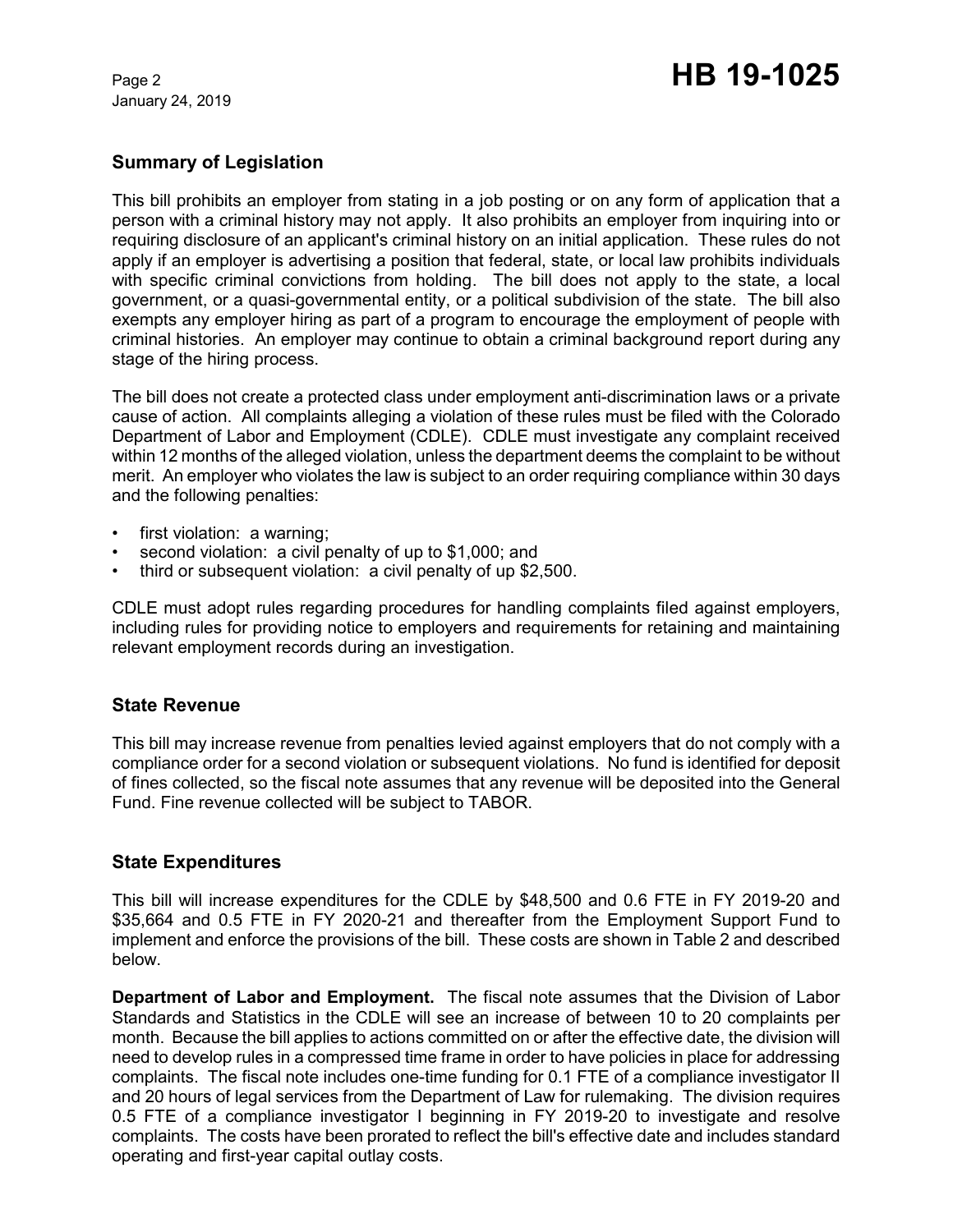**Table 2 Expenditures Under HB 19-1025**

|                                                    | FY 2019-20 | FY 2020-21 |
|----------------------------------------------------|------------|------------|
| <b>Department of Labor and Employment</b>          |            |            |
| <b>Personal Services</b>                           | \$32,840   | \$28,186   |
| <b>Operating Expenses and Capital Outlay Costs</b> | \$5,273    | \$475      |
| Legal Services                                     | \$2,073    |            |
| Centrally Appropriated Costs*                      | \$8,314    | \$7,003    |
| <b>Total Cost</b>                                  | \$48,500   | \$35,664   |
| <b>Total FTE</b>                                   | 0.6 FTE    | 0.5 FTE    |

 *\* Centrally appropriated costs are not included in the bill's appropriation.*

**TABOR refund**. To the extent this bill increases fines paid by employer, the bill will increase state General Fund obligations for TABOR refunds in FY 2019-20. Under current law and the December 2018 forecast, the bill will correspondingly increase the amount refunded to taxpayers via sales tax refunds on income tax returns for tax year 2020. The state is not expected to collect a TABOR surplus in FY 2020-21.

**Centrally appropriated costs.** Pursuant to a Joint Budget Committee policy, certain costs associated with this bill are addressed through the annual budget process and centrally appropriated in the Long Bill or supplemental appropriations bills, rather than in this bill. These costs, which include employee insurance and supplemental employee retirement payments, are estimated to be \$8,314 in FY 2019-20 and \$7,003 in FY 2020-21.

#### **Effective Date**

The bill takes effect August 2, 2019, if the General Assembly adjourns on May 3, 2019, as scheduled, and no referendum petition is filed.

#### **State Appropriations**

For FY 2019-20, the bill requires an appropriation of \$40,186 from the Employment Support Fund and an allocation of 0.6 FTE to the Department of Labor and Employment. Of this, \$2,073 is reappropriated to the Department of Law.

#### **Departmental Difference**

The CDLE estimates that this bill requires 0.8 FTE beginning in FY 2019-20 to investigate a greater number of new complaints as a result of this bill than assumed by the fiscal note. The fiscal note estimate is based on the complexity of complaints and the number of complaints received in other states with similar laws in place. The difference in expenditures is an additional \$18,879 in FY 2019-20 and \$18,323 in FY 2020-21. If the number of complaints exceed those that can be processed by the 0.5 FTE compliance investigator included in the fiscal note, it is expected that CDLE will request additional funding during the annual budget process.